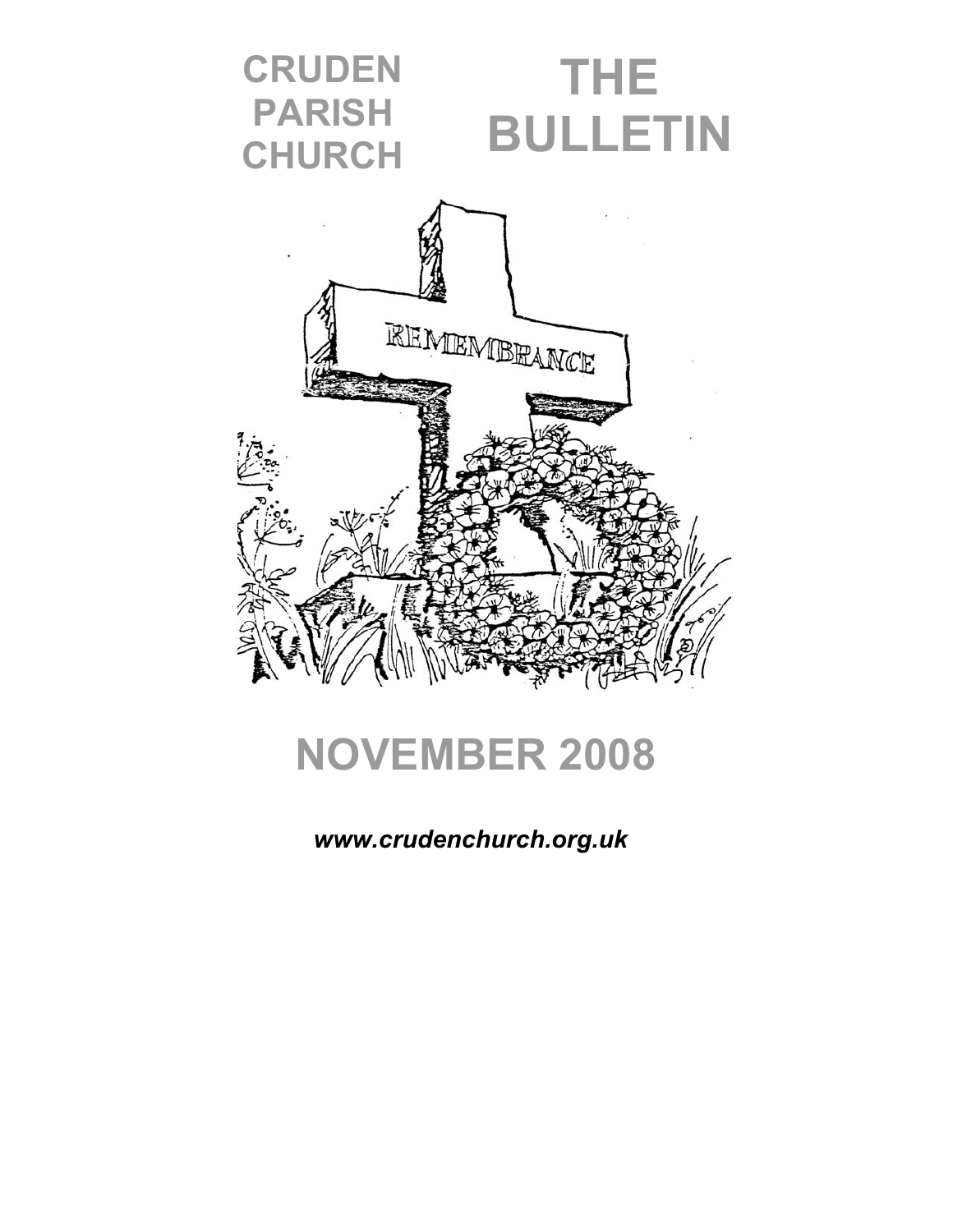

# **NOVEMBER 2008**

# EACH WEEK

*Wednesdays* 7.30 pm Choir Practice in the Old Church Hall *Sundays* 10.00 am Children's Sunday Club in the Old Church & Stables

| Sunday 2nd         |               | <b>MORNING SERVICE</b><br><b>Moses Bible Study</b><br>preceded by an act of worship starting at 6.30 pm                       | $10.00 \text{ am}$<br>7.00 pm                    | Old Church<br><b>Old Hall</b>          |
|--------------------|---------------|-------------------------------------------------------------------------------------------------------------------------------|--------------------------------------------------|----------------------------------------|
| Wednesday 5th      | $\mathcal{L}$ | Time for Chat and Coffee                                                                                                      | $10:30$ am                                       | Old Hall                               |
| Sunday 9th         |               | <b>REMEMBRANCE SERVICE 10.00 am</b><br>Moses Bible Study<br>preceded by an act of worship starting at 6.30 pm                 | $7.00 \text{ pm}$                                | Old Church<br>Old Hall                 |
| Monday 10th<br>Bay | ÷             | Watch and Talk Group                                                                                                          | $7.30 \text{ pm}$                                | Main Street, Cruden                    |
| Sunday 16th        |               | <b>MORNING SERVICE</b><br>Cruden Churches Walk<br>Moses Bible Study<br>preceded by an act of worship starting at 6.30 pm      | $10.00 \text{ am}$<br>11.30<br>$7.00 \text{ pm}$ | Old Church<br>New Pitsligo<br>Old Hall |
| Monday 17th        |               | Kirk Session                                                                                                                  | $7.30 \text{ pm}$                                | Old Hall                               |
| Sunday 23rd        |               | MORNING SERVICE 10.00 am<br>Guild Annual Dedication<br>Moses Bible Study<br>preceded by an act of worship starting at 6.30 pm | Old Church<br>$7.00 \text{ pm}$                  | Old Hall                               |
| Monday 24th        |               | Cruden Guild<br>Mrs Vena Hockell - Mountains, Monks and Monasteries                                                           | 7.30 pm                                          | Old Hall                               |
| Sunday 30th        |               | <b>MORNING SERVICE</b><br><b>Sacrament of Holy Communion</b>                                                                  | $10.00$ am                                       | Old Church                             |
|                    |               |                                                                                                                               |                                                  |                                        |

# **FORTHCOMING DATE IN DECEMBER**

Wednesday 3rd Time for Chat and Coffee 10:30 am Old Hall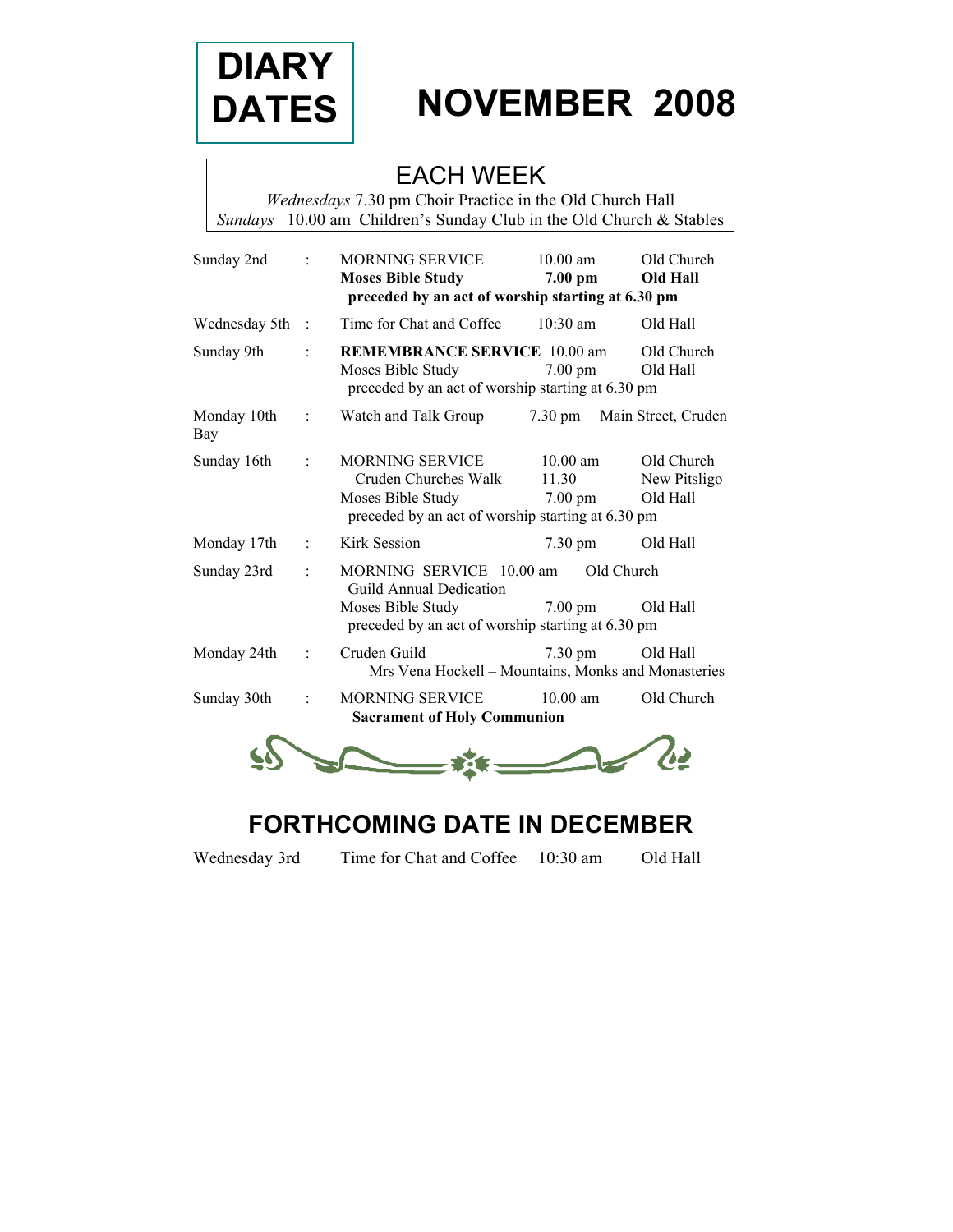# **PARISH REGISTER**

\*denotes member

#### **DEATHS**

Mr Ross Middleton, 21 Castle Woods, Cruden Bay. Mr Norman Ross, Whinhill, Castle Road, Cruden Bay. \*Mr Sandy Murray, 4 Manse Terrace, Hatton.



HOLY 30 November

**Duty Elders** Judith Taylor, Annette Garden, Mary Bratton, Betty May, John Lamb, Jim MacDonald, Peter Slamaker, Sandy Smith, Muriel Cantlay, Robert Esson

# **NOVEMBER HYMN BOOK CH4**

## **2009 FLOWER CALENDAR**



Calendar for the Old Church will now be found on the notice board at the Church and members are invited to add their name beside any date on which they would wish to place flowers on the communion table. The gift of such flowers is always greatly appreciated. In particular, it is hoped that the early months of next year will soon be filled up.

THE NEXT ISSUE OF THE BULLETIN WILL COME OUT ON **30 NOVEMBER**. Copy for inclusion to be handed in to the Manse as soon as possible.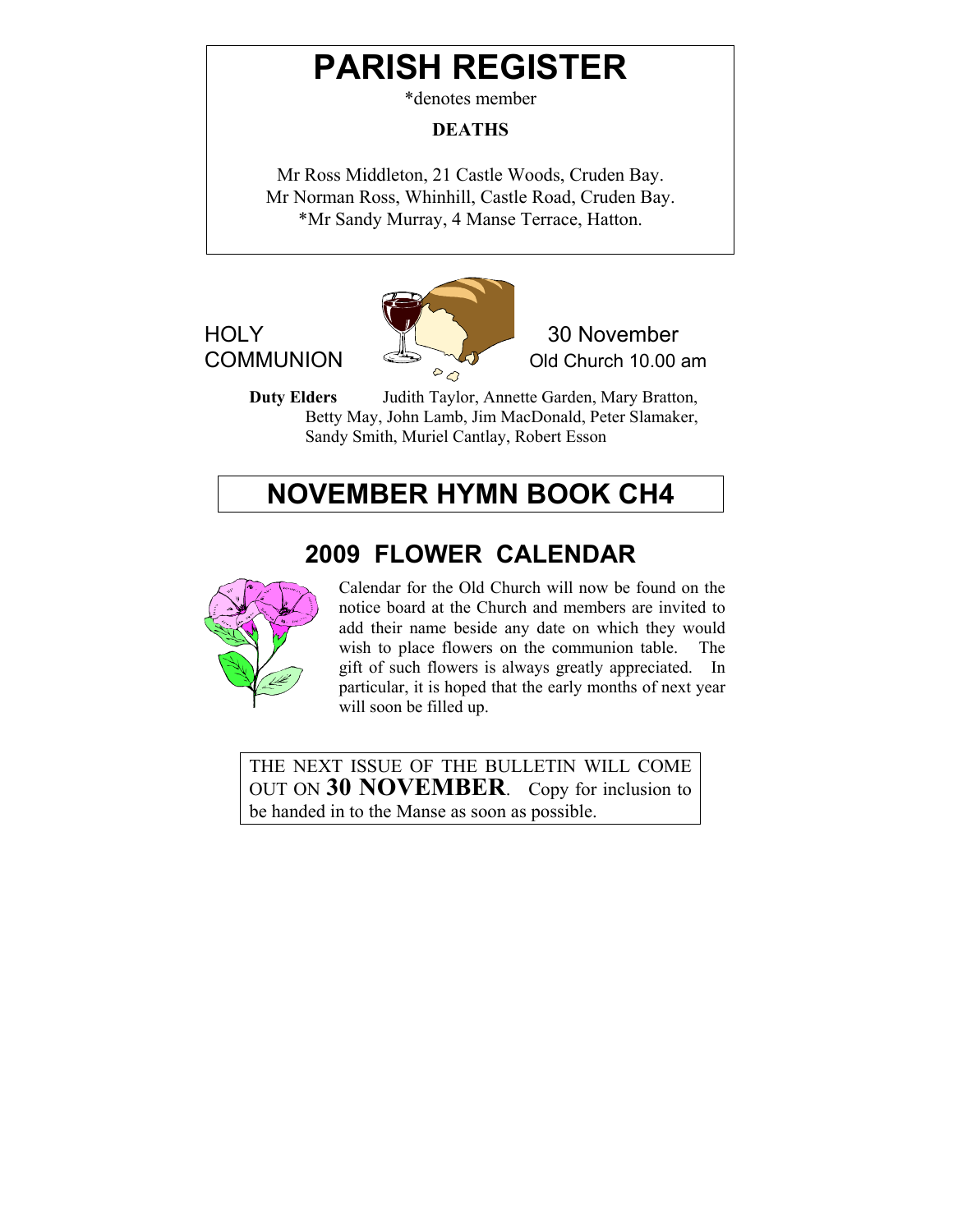

*We have to prove that Christianity can be lived simply by living it.* 

We no longer frighten people into the Kingdom of God. It is a far finer thing to win a man by the vision of the King in his beauty, by the love of God

The fault of our early creeds was that their framers attempted to define the indefinable and crush Jesus and God into a phrase. It is incumbent on us to express our faith in more modern language.

The Christian life is the life that is lived in sunshine, the sunshine of the smile of God. However the church has learned that it must concern itself not only with the dreamy glories of heaven but also with the real miseries of earth.

The failure of many sermons, as preached, is that they have little or no relation to the audience. It is the ideal of a message spoken from one heart to another that gives the sermon its distinctive form.

# OUR SUNDAY MORNING WORSHIP

In November, we shall consider what we might learn from the Old Testament prophet, Jeremiah

| November 2 Jeremiah $7:1 - 15$     |                                    | November 9 Remembrance |
|------------------------------------|------------------------------------|------------------------|
| November $16$ Jeremiah $18:1 - 12$ | November 23 Jeremiah 28            |                        |
|                                    | $\sim$ 1 0.0 $\sim$ $\sim$ 0.00 10 |                        |

November 30 Lamentations 3 : 22 - 40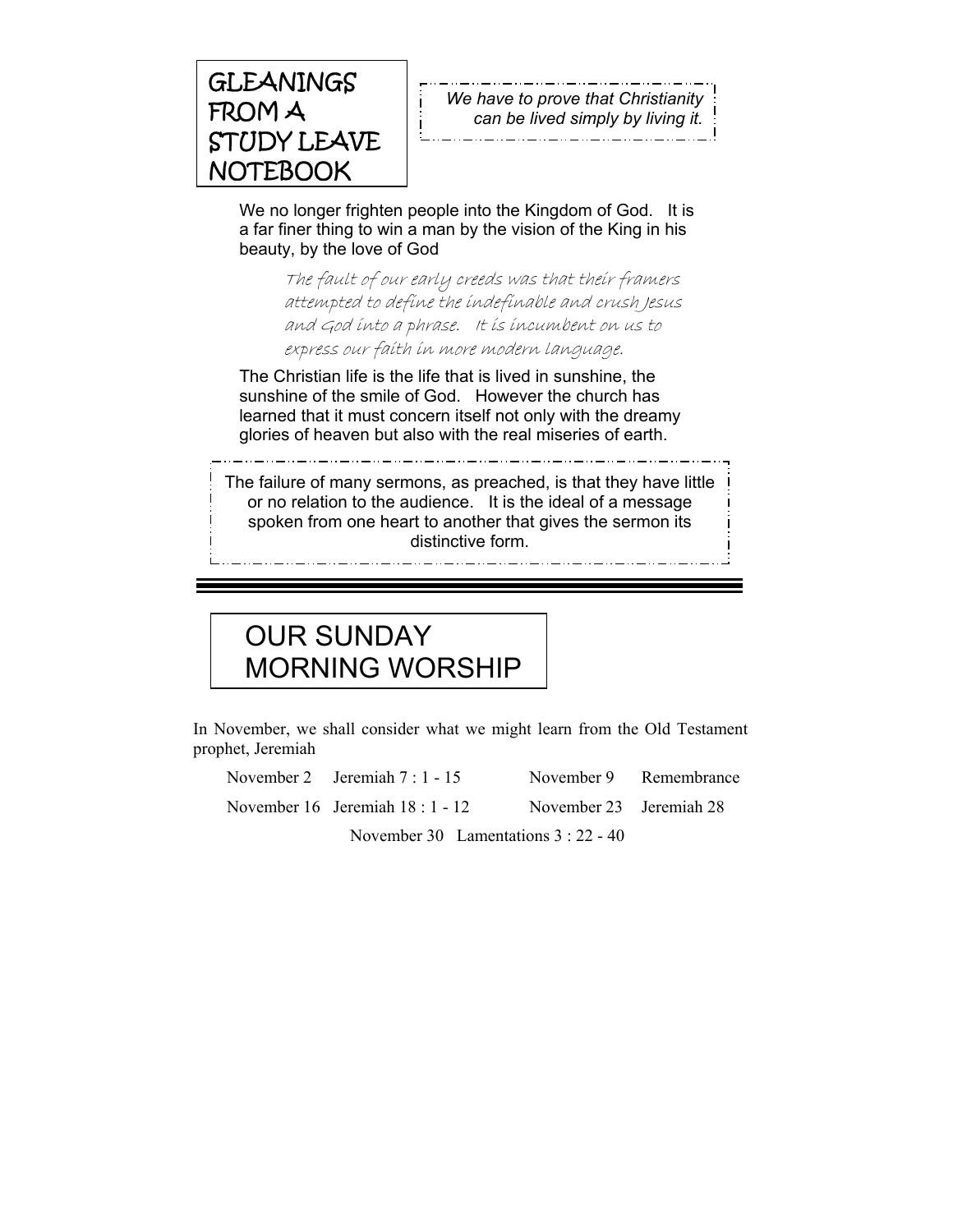# **THE EARL HAIG FUND SCOTLAND**

This Fund was founded by Field Marshal Earl Haig, Commander-in-Chief of the British Army, with the aim of giving practical help in time of need to all who served in the Armed Forces and their dependants. The first Poppy Appeal took place in 1921 and, shortly afterwards, the Earl Haig Fund Scotland adopted the poppy emblem and Lady Haig established the Poppy Factory in Edinburgh. The Fund is a registered charity and the principal means of raising money is through the Scottish Poppy Appeal which takes place every November in the week leading up to Remembrance Sunday.

> *On Remembrance Sunday, opportunity will be given to the congregation to donate to the Earl Haig Fund.*

#### **EKWENDENI**

The £380 raised at the Cheese and Wine will be added to the Ekwendeni account to ensure that we are able to continue to contribute to the cost of transporting boxes to Malawi. Thanks are due to all those who supported this event and also to all the people who have donated, knitted goods, wool and stationery to fill the boxes we have sent to Ekwendeni during the past year.

At our meeting with Dr Gaston, Zebedee and Charity, we were encouraged to learn of the progress being made with the Aids Programme and that our contributions to the hospital are greatly appreciated. Pencils notebooks and toiletries are always needed and Charity told us that dress materials, sewing silks, knitting wool and needles will enable the mothers she works with to make clothes themselves for their families.

We trust that the congregation will continue to give generous support to our friends in Ekwendeni throughout the coming year.

*Annette Garden* 

 $\overline{1}$ 

O

### **HOME COMMUNIONS**

The minister would be pleased to offer the opportunity to anyone unable to attend church to receive home Communion at the end of November. Please let your District Elder (failing which the Minister) know if you wish to avail yourself of this opportunity.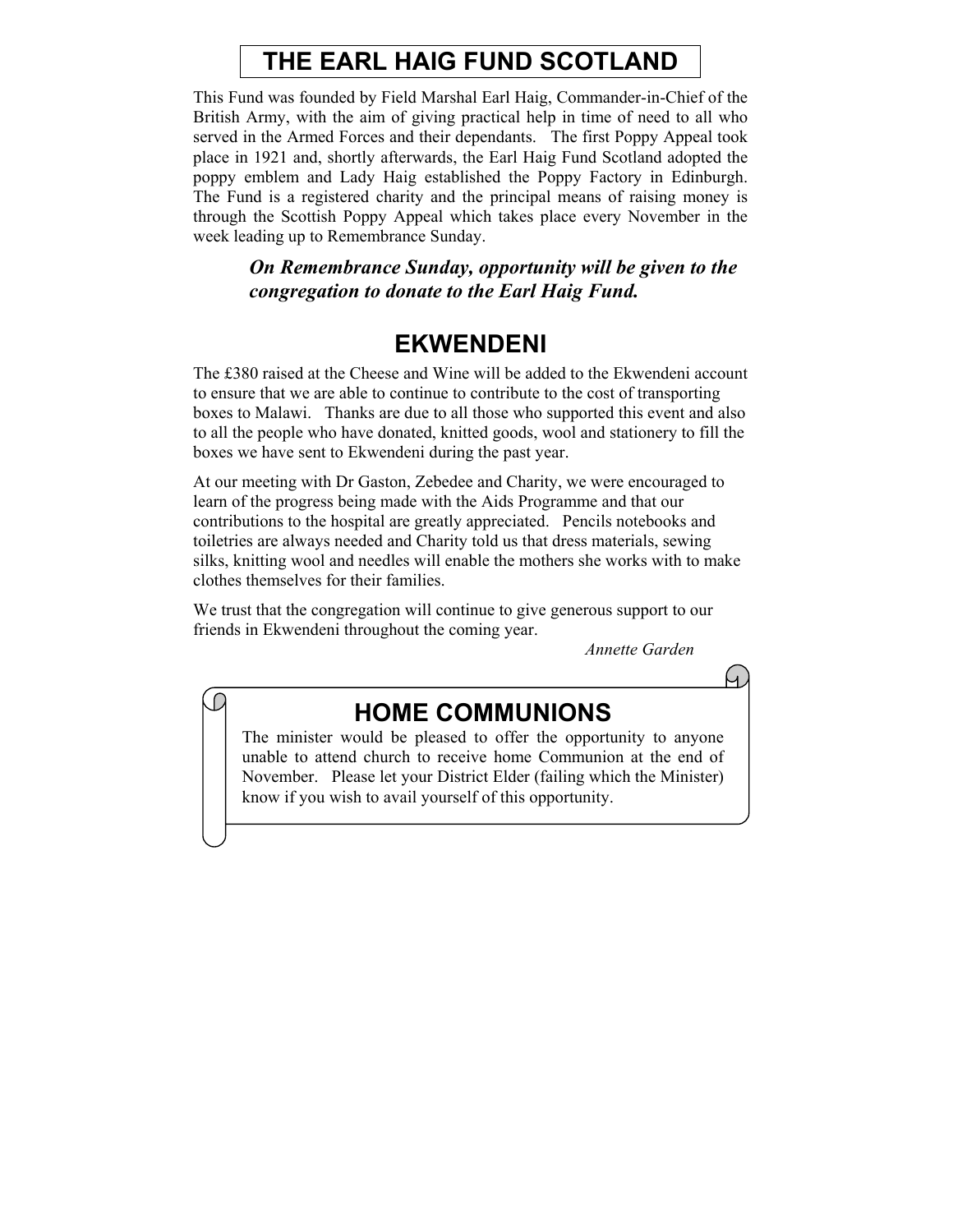

to **Mr Helen Paul, 120 Main Street, Newburgh** who will be celebrating her 80th Burthday and

to **Mr & Mrs Goldie, 5 Garden Place, Cruden Bay** who

celebrate

their Silver Wedding this month.



*you wish, why not come along earlier for an Act of Worship focussing on Moses and which starts at 6.30 pm.*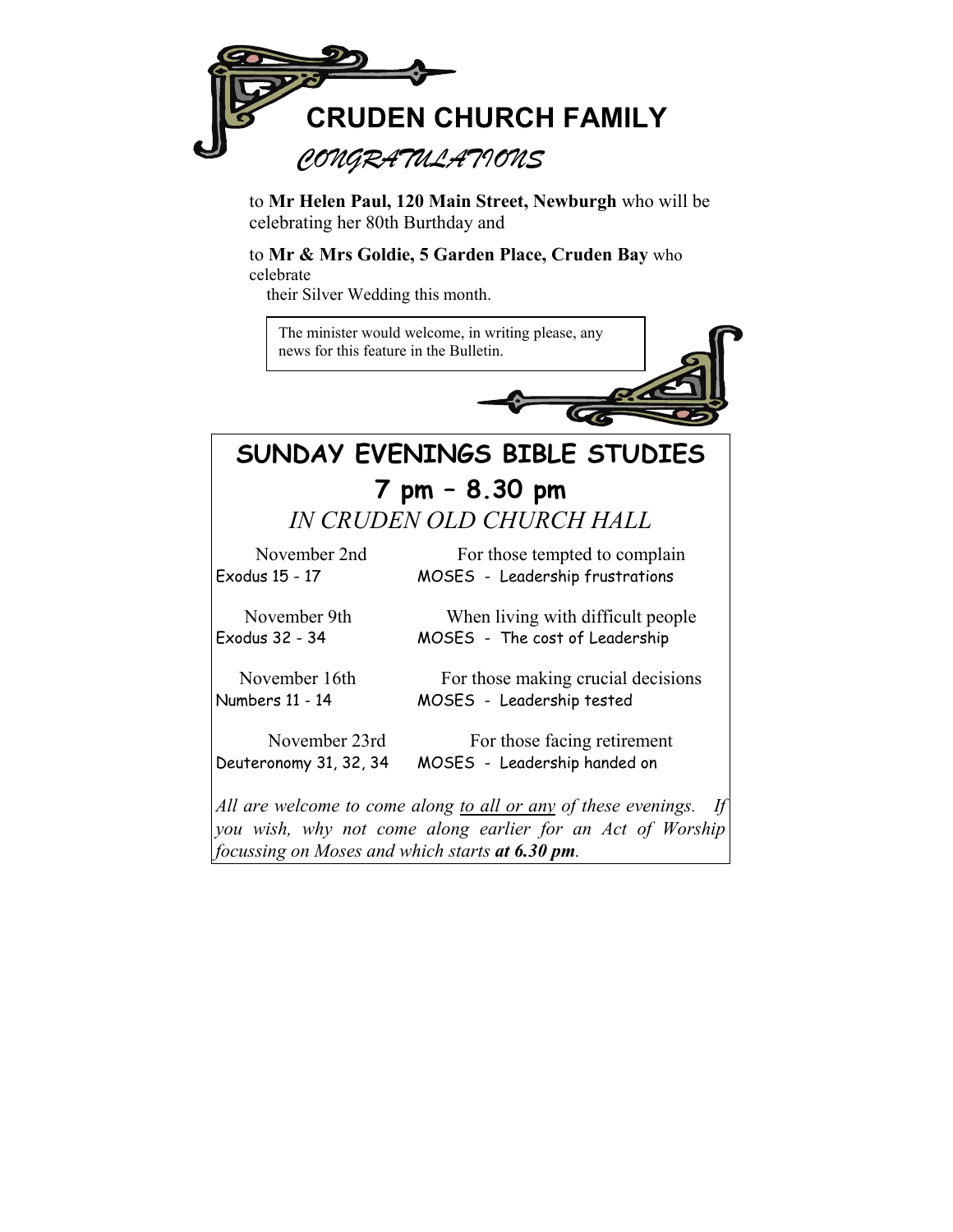#### MEETING ANDY, ZEBEDEE AND CHARITY

On a beautiful sunny afternoon in September all those interested in meeting our Missionary Partner, Dr Andy Gaston, and two of his colleagues headed to Aldie Farm for afternoon tea and a "Meet our Guests" hosted by Mrs Betty Forrester.

When Andy, Zebedee and Charity arrived, they were welcomed to Aldie by Mrs Forrester. After the initial greetings it was time for all present to meet with our guests and talk with them informally about their work in Malawi and their Presbytery visit. At this point I told Andy that the minister and his wife asked me to give an apology for their absence on holiday and Andy understood that distant holidays had to be booked well in advance.

After a while it was time for everyone to partake of the gorgeous afternoon tea. There were numerous delicious home bakes, cakes and savouries to sample. Mrs Forrester had her team of willing helpers providing tea and coffee. They were her sister, Janet, on holiday from Kirkcaldy, Beatrice Fawkes and Margaret Adams. After everyone had sampled all the cakes and savouries it was time to once again mingle and chat with our guests.

Andy briefly spoke about their visit and said he would round off this part of the afternoon after Zebedee and Charity had spoken. Andy expressed thanks to Cruden Parish Church for being the first to reply to the appeal for a donation towards Zebedee and Charity's travelling expenses. Charity was the first to speak on her work and it was very interesting. This was followed by an account of Zebedee's work and he spoke well too.

It was over to Andy once again who told us about his work in Malawi over the years. This is Andy's final visit to the Buchan Presbytery as he and his family have decided to leave Malawi. Andy has been replaced by a young lady called Patso who is Malawian. This means that we no longer have a Missionary Partner. Andy gave Session Clerk, Robert Esson, some leaflets and made some suggestions as to how we could proceed if we wanted to keep in touch with Malawi. He also spoke about the letters received over the years from myself. Andy then told us how he and Felicity along with daughter, Katy, age 8, and son Daniel, age 6 are now in the process of settling down in Plymouth. Plymouth was chosen as Andy studied there, met Felicity (Fliss) and married there and have numerous friends and some family in that area. Question time brought a couple of questions, one on how money can be sure to reach Patso for her work. I told all that it had been a pleasure to correspond with Andy and Felicity over the years. Robert Esson expressed thanks to our three guests and also thanked Betty Forrester for hosting a wonderful afternoon.

In conclusion I would like to say that from October 1998 to September 2008 I have enjoyed corresponding with Andy and Felicity as Cruden Parish Church's Missionary Partner Correspondent. In October 1998 I volunteered to become the correspondent and the replies I have received over the years have appeared regularly in the Bulletin. During that time Dr Gaston has visited the Presbytery on four occasions.

*Betty May*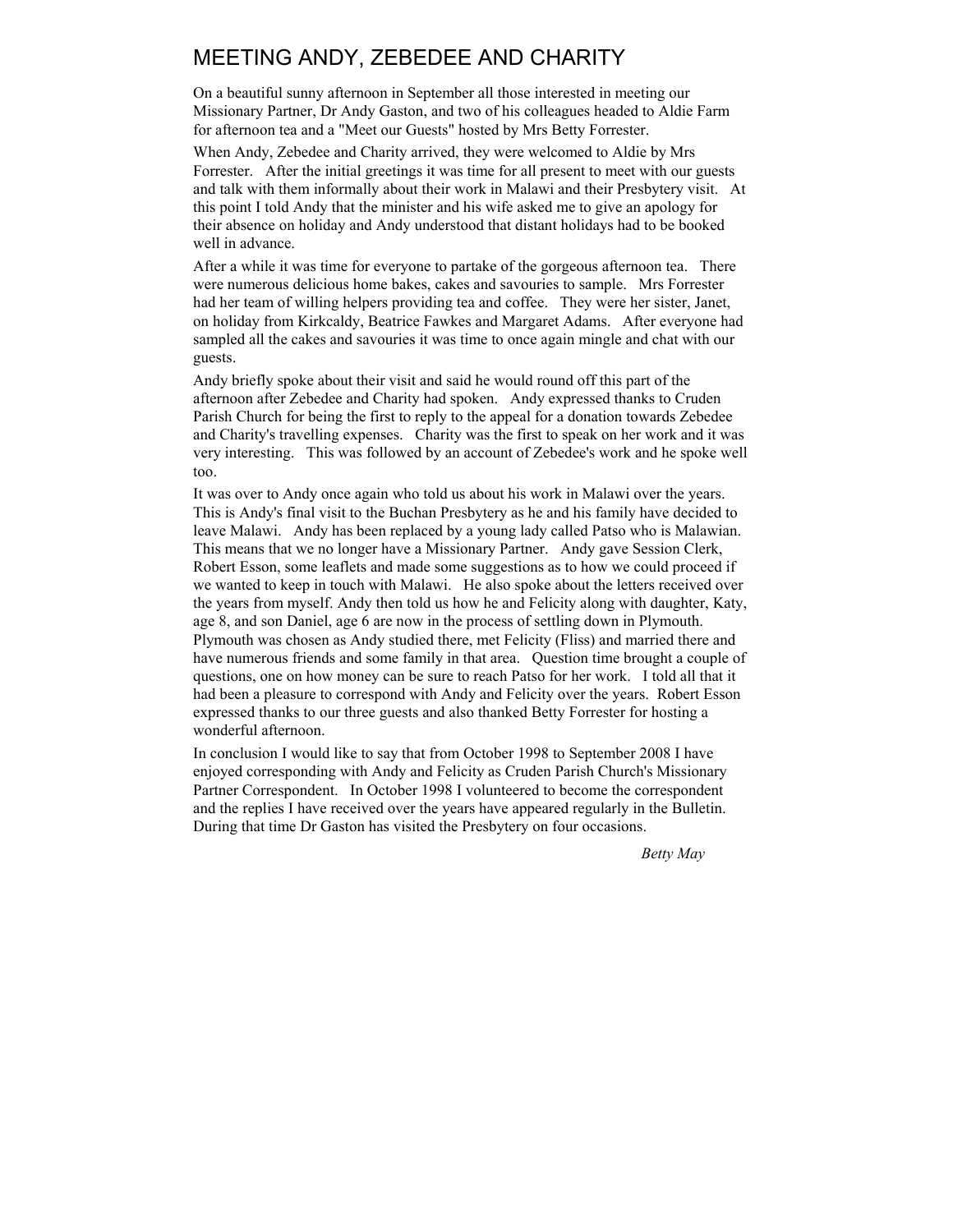# SUNDAY MORNING DUTIES 10 am

| <b>Date</b>   | Door                                        | <b>Flowers</b>         | <b>Teas</b>                                      | <b>Junior Church</b>                                                                        |
|---------------|---------------------------------------------|------------------------|--------------------------------------------------|---------------------------------------------------------------------------------------------|
| 2 Nov         | Betty May<br><b>Robert Petticrew</b>        | <b>Betty Forrester</b> | <b>Betty Morris</b><br>Sharon Rennie             | Katherine Hyman<br>Maureen Reid<br><b>Sharon Rennie</b><br>S or C Skinner<br>Charlotte Lamb |
| 9 Nov         | <b>Betty May</b><br><b>Robert Petticrew</b> | Mary Bratton           | <b>NO TEAS</b>                                   | Remembrance<br>Sunday                                                                       |
| <b>16 Nov</b> | John Lamb<br>Marilyn Samways                | R Pittendrigh          | Mary Esson<br>D Cruickshank                      | Karla Buswell<br>Marie Forsyth<br>Brenda Cadger<br>Joyce Fowlie<br>Charlotte Lamb           |
| 23 Nov        | John Lamb<br>Marilyn Samways                | Mary McNaughtan        | Anne Cady<br>Kathleen Craig                      | Katherine Hyman<br>Maureen Reid<br>Karla Buswell<br>S or C Skinner<br>Charlotte Lamb        |
| <b>30 Nov</b> | <b>Betty Forrester</b><br>Norman Cardno     | Mary Esson             | Mary Coutts<br>Mary Esson                        | Katherine Hyman<br>Marie Forsyth<br>Sharon Rennie<br><b>Brenda Cadger</b><br>Charlotte Lamb |
| 7 Dec         | <b>Betty Forrester</b><br>Norman Cardno     | <b>Bessie Sandison</b> | <b>Elizabeth Bruce</b><br><b>Beatrice Fawkes</b> | Karla Buswell<br>Marie Forsyth<br>Brenda Cadger<br>Joyce Fowlie<br>Charlotte Lamb           |
| 14 Dec        | Shonah Taylor<br>Kathleen Craig             | <b>Betty Forrester</b> | Margaret Jamieson<br>Iris Durno                  | Katherine Hyman<br>Marie Forsyth<br>Brenda Cadger<br>Mary Bratton<br>Charlotte Lamb         |
| 21 Dec        | Shonah Taylor<br>Kathleen Craig             | <b>Beatrice Fawkes</b> | Liz Carnie<br>Mary Esson                         | Nativity Service                                                                            |
| 28 Dec        | Mary Bratton<br>Robert Esson                | Mary Esson             | Marilyn Samways<br>Lewis McKechnie               | Holiday                                                                                     |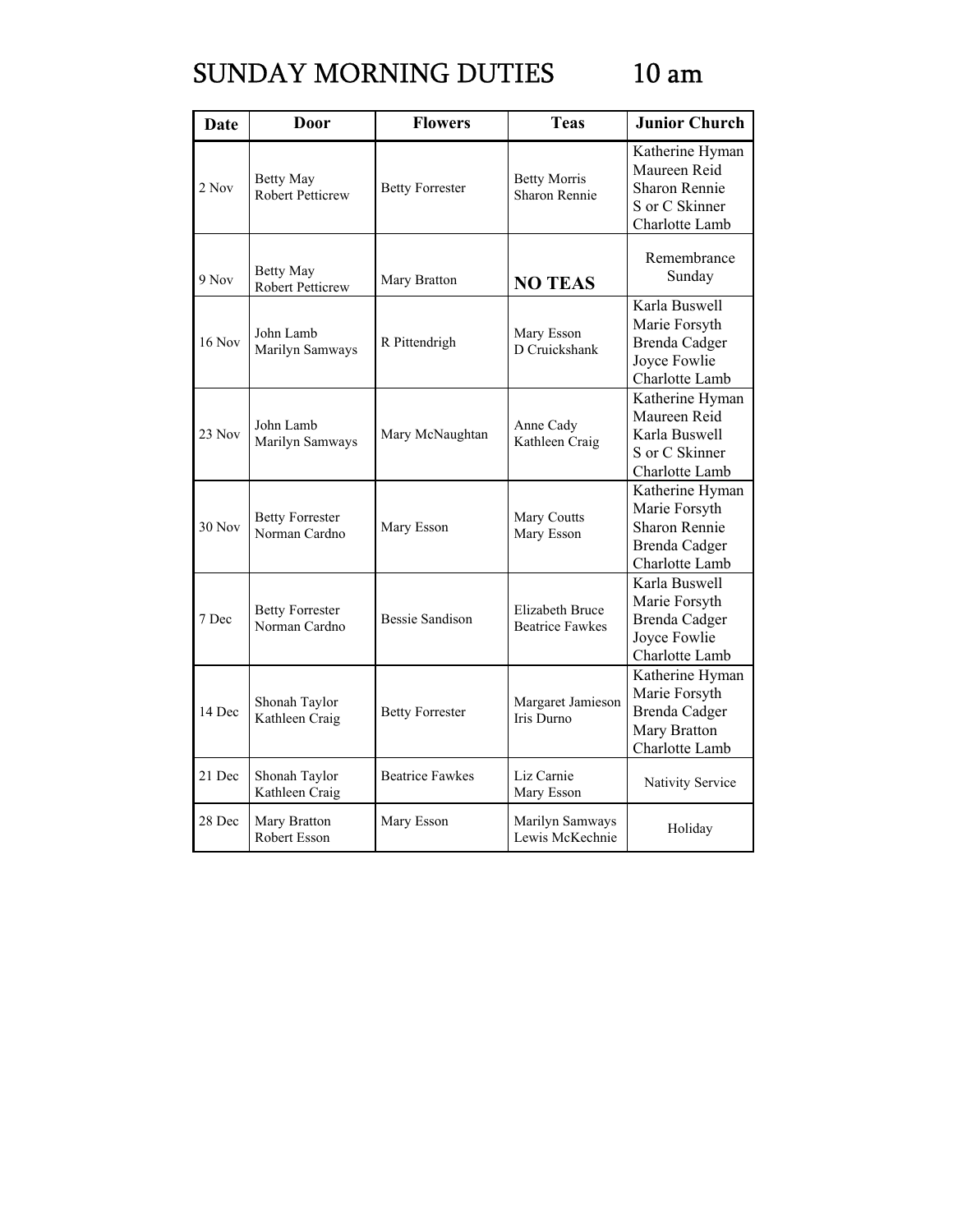

#### Dear Friends

There are a good number of our church members who come every week – they are the ones who keep the church alive. There are a good number of our members who, while not coming every week, come with reasonable regularity. It is always a delight to see them. I have often wondered what it would be like if all the regulars – say those who would come at least every month – all turned up on the one Sunday.

Well, I suppose I have at last found out and how great it would be. On our Back to Church Sunday, we had twice our average attendance all together on the one morning. What a difference it made – there was a buzz about the atmosphere and the singing lifted up the whole service. A Sunday morning memory to cherish!

Of course Back to Church was not about making one big splash on one day and then returning to the status quo. So it remains my hope that a number of people who responded that morning will want to restore a lost or irregular relationship with God through sharing in the church. They/You will always be welcome.

It remains for me to say a word of thanks. I am very grateful to Ann Findlay and her friend s in the Congregational Church for joining us in this venture. I sincerely believe we were the better for being able to show that it was a project shared in by two churches. I am delighted their Back to Church Sunday service was also very well attended.

I would thank all those on the Steering Committee for being willing to come to meetings over the summer, Kathleen Craig for accepting liaison responsibility after I went off on holiday in September and Mary McNaughtan for help with the considerable amount of paperwork that was required. Above all I am grateful that we had enough willing volunteers to cover the whole parish with our Back to Church invites. To all of you – well done, your efforts were truly rewarded. Praise the Lord!

Your friend and minister

Rodges Neils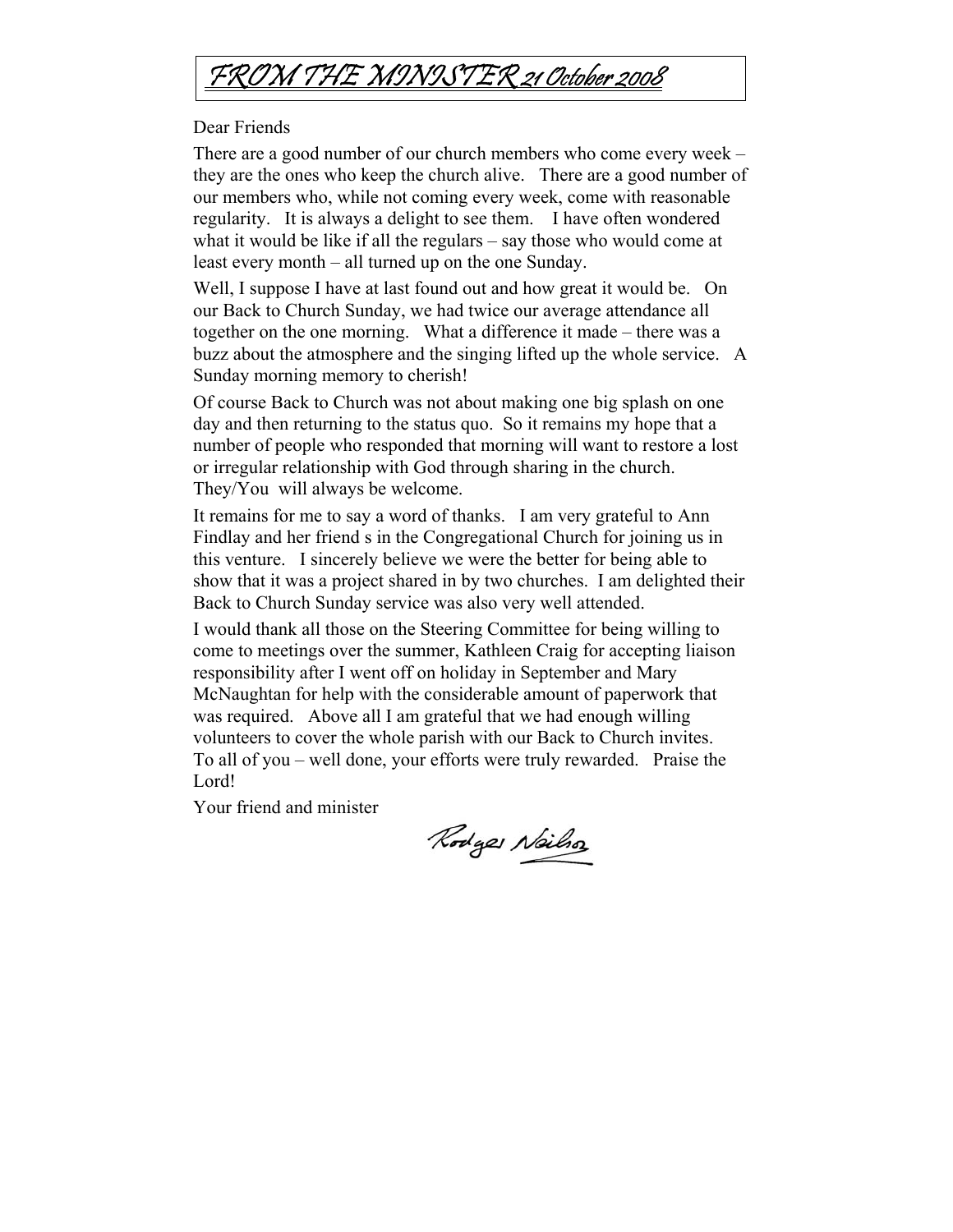## **Watch and Talk Group 13th October**

The first part of this meeting was the last 10 minutes or so of the Dead Sea Scrolls Video where more information concerning the Scrolls was revealed by the use of infra red techniques, there is also an electronic machine, known as Bessie (or maybe Bessy), which can pin point exactly where the Scrolls were written. There is not doubt that future technology will throw more light on these fascinating treasures of history.

The second part of the meeting was on a DVD entitled 'Who Killed Jesus?'. According to the Gospels Pontius Pilate washed his hands of the decision to execute Jesus - in fact he thought Jesus an innocent man - and surrendered the responsibility of his fate to the Jews.

The Jews decided Barabbas should be freed and Jesus condemned to death. It would seem what the story is saying from the DVD is that Jesus was in fact a pawn in Pilate's hands, by handing him over to the Jews he succeeded in appeasing the angry crowd and prevented an uprising which would not have done his reputation in eyes of the Roman Emperor any good and probably bring in his ability to govern the province of Judea into serious question. So, Who Killed Jesus? Pilate, who washed his hands of the situation, or the Jews, who are claimed to have said "His Blood be on us and on our children".

The next Meeting will be on 10th November in the home of Mrs Marilyn Samways at 7.30 pm. All welcome.

*Jenny McGarrol* 

### \*\*\*\*\*\*\*\*\*\*\*\*\*\*\*\*\*\*\*\*\*\*\*\*\*\*\*\*\*\*\*\*\*\*\*\*\*\*\*\*\*\*\*\*\*\*\*\*\*\*\*\*\*\*\*\*\*\*\*\*\*\*\*\*\*\*

## **CRUDEN CHURCHES WALK**

**PORTSOY – FINDLATER CASTLE SUNDAY 12 SEPTEMBER**  Our scheduled walk was in danger of being abandoned for lack of numbers till Shonah used her powers of persuasion on Wilma, Irene and Muriel to swell our numbers to six and make the trip worthwhile.

We reversed the recommended direction of the route choosing to start with the coastal secions and leave the more straightforward inland section till later when energy levels were lower. The beauty of Sandend beach with kayakers, surfers and golden sands more than compensated for the natural obstacles of steep steps and burn crossing at either end of the bay.

The track above Sandend was rough and slippery but from our elevated position there we were able to look down on the tiny harbour – one of smallest in the Northeast – and the intriguing clutter of houses, some with abutting smokehouses, which form the old part of the village. At the top of the brae we